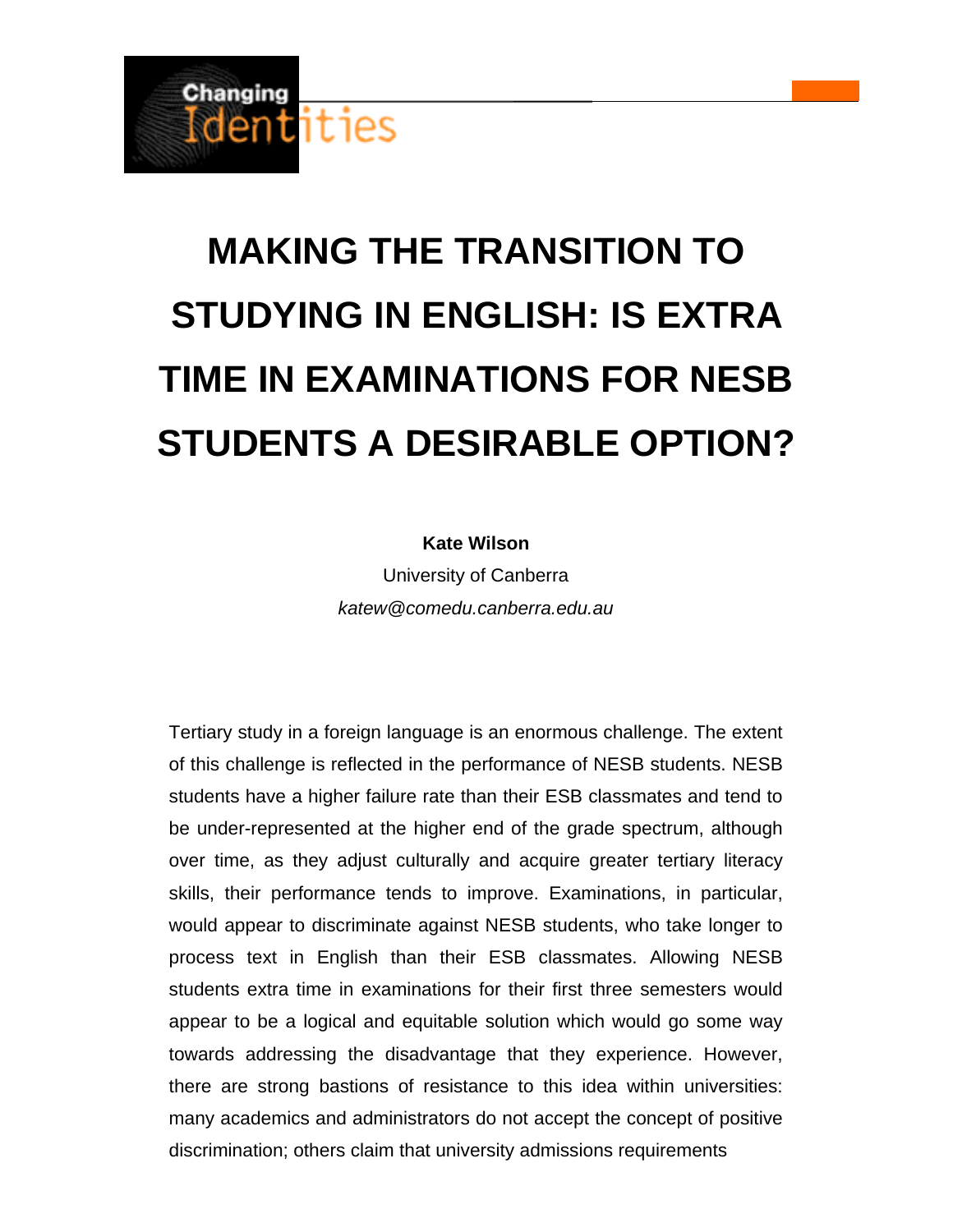should exclude students who have limited English literacy skills; others claim that allowing extra time for some students is too complex administratively. Indeed, there may be more constructive ways to address the disadvantages faced by NESB students. This paper will discuss the advantages and disadvantages of allowing NESB students extra time in exams as a way of helping students make the transition to studying in a foreign language.

#### *Keywords: NESB students, examinations, equity*

The adjustment of NESB students to studying in Australia can be difficult. Although attitudes appear to have changed considerably over the past ten years, and universities are now much more inclusive learning environments, the fact remains that NESB students are still disadvantaged. Hawthorne (1999, p.51) maintains that this is no longer the case, as the gap between NESB and ESB success rates has reduced. Indeed, the success ratio for Australian NESB students is 0.96 (DETYA 1999). Nevertheless, NESB students, and particularly international NESB students, are still underrepresented at the higher end of the grade spectrum, and overrepresented at the pass end of the spectrum (Wilson 2001, p.3). This disadvantage is particularly true in the first few semesters of NESB students' experience in tertiary study in Australia.

For equity reasons, universities need to address this problem. There is, of course, no single easy answer. A raft of strategies needs to be in place including, above all, providing student support and staff development. However, from a policy point of view, one way to address this problem is to allow NESB students extra time in exams. This is a highly contentious issue, and one which raises strong feelings within the University.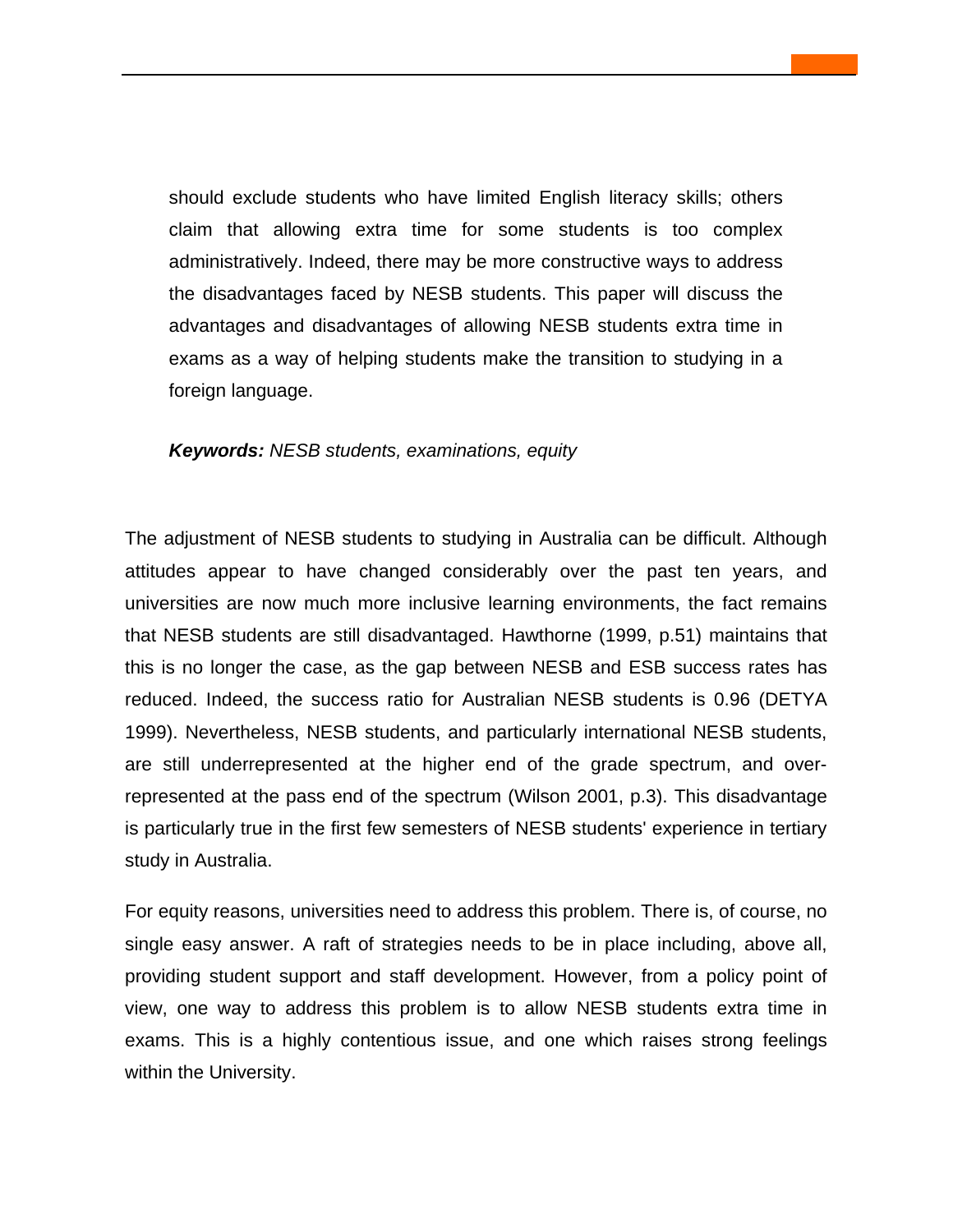In this paper I will discuss the arguments for and against such a policy and make suggestions for LAS advisers who may be considering trying to introduce the concept into their own institutions.

## **Why allow extra time?**

LAS advisers are well aware of the problems faced by NESB students. To some extent these difficulties are cultural. The cultural web underpinning education in Australia, the expected roles of teacher and student, the expected outcomes of education, even the construct of learning itself may all be new to students who do not have much experience of the Australian tertiary environment. Exams in particular may require new skills and approaches. Cargill and Chanock (2000) point out that ESB students may be facing similar challenges of adjustment. Students making the transition from school to university, or making the transition from one discipline to another, all have to acquire competence in new cultures of learning. However, NESB students, especially those newly arrived in Australia, often have a greater leap to make as they are adjusting not only to the discipline and the tertiary institution, but also to the national culture.

The difficulties faced by NESB students are also linguistic, as the cognitive load of working in a second, and especially a foreign language, is considerable. Anyone who has had the experience of studying in a foreign language will corroborate this. Although working in the new language becomes easier with time and experience, the transition stage can be very hard.

Research substantiates that exams, especially those requiring strong literacy skills will take longer for NESB students. In terms of reading, for example, Strother and Uljin (1987) showed that Chinese and Arabic speaking students took three times as long as native speakers to read a Computing Science text. NESB students' reading comprehension has also been shown to be less accurate than ESB students'. Farrell et al (1992) found that NESB students had an average score of 73% in an ACERdeveloped academic reading comprehension test, whereas ESB students scored 89% on average.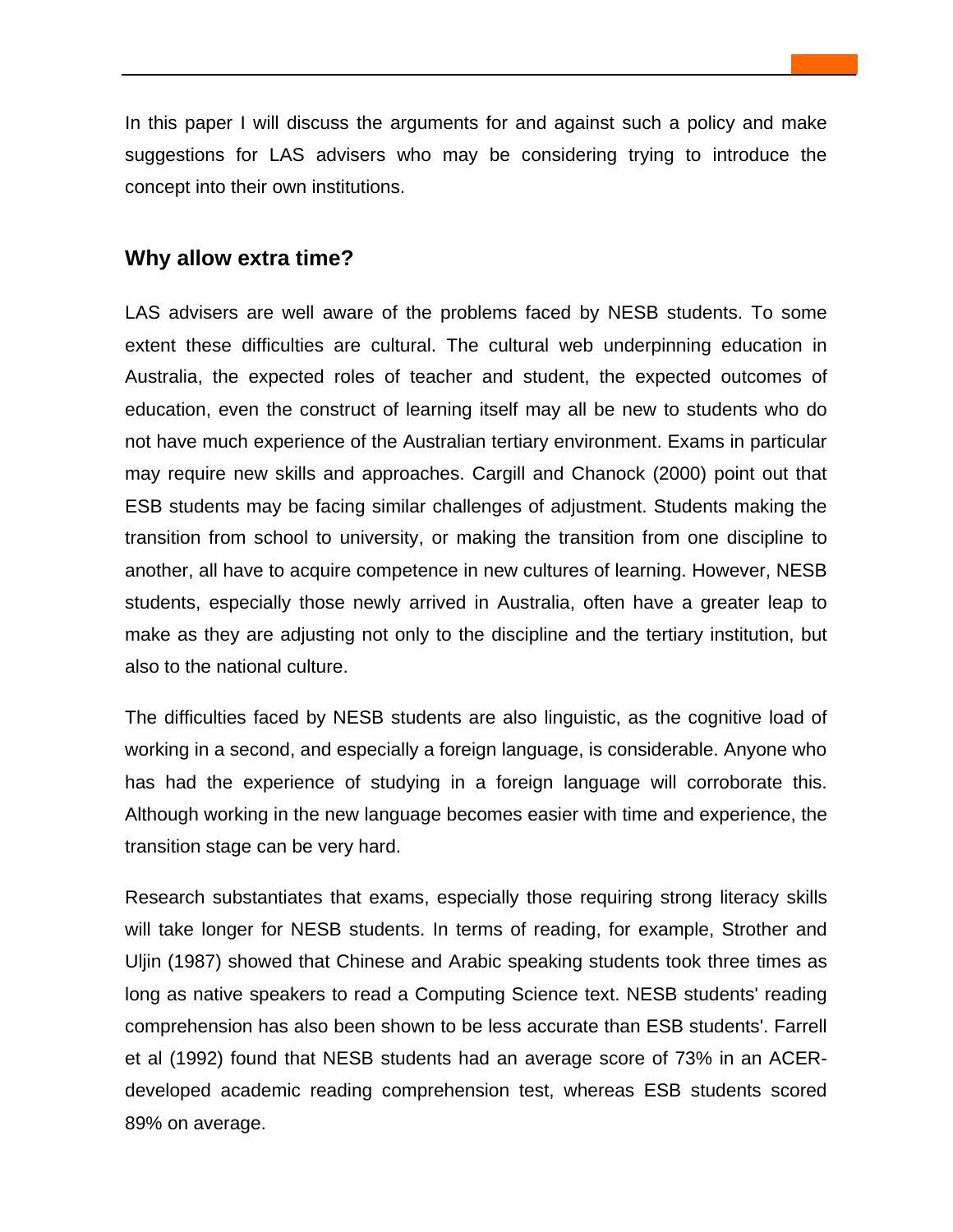NESB reading difficulties are exacerbated in exams, particularly multiple-choice exams, as NESB readers typically rely on top-down reading strategies such as guessing meaning from context, and picking out main ideas. However, reading exam papers generally requires a bottom-up approach because little context is given, yet precise understanding is needed. In Farrell et al's study (1992), NESB students scored an average of 55% as compared to 79% for ESB students on bottom-up processing tasks. The complex grammatical forms of multiple choice questions, which often depend on tricky grammatical relationships such as double negatives, tense usage, and subtle use of modal verbs (might/ should etc), are thus particularly difficult for NESB students.

It is sometimes claimed that these difficulties do not apply in exams in Mathematics and Information Technology, as the linguistic load is less. However, the presentation of mathematical and computing problems often involves complex grammar, and may be very confusing for NESB students.

Writing also takes longer for NESB students. They face challenges both at the level of sentence grammaticality and text level coherence. At the level of coherence, a growing body of literature highlights cross-cultural differences in rhetorical organisation of ideas (Hinds 1987; Kaplan 1987; Kirkpatrick 1997). Students who are capable of writing well-organised, clearly expressed assignments may find it hard to compose coherent text under the time constraints of an exam. Unfortunately, there appears to be little research on the effect of time constraints on NESB students' writing. Kroll (1990) compared the essays of NESB students in a college writing class written in-class (with time constraints) and out-of-class (with no time constraints). She discovered that there was no significant difference in accuracy or in content. However, she did not ascertain how long students spent on their out-ofclass essays or specify how severe were the time constraints of the in-class tasks. Further research needs to be undertaken in this area.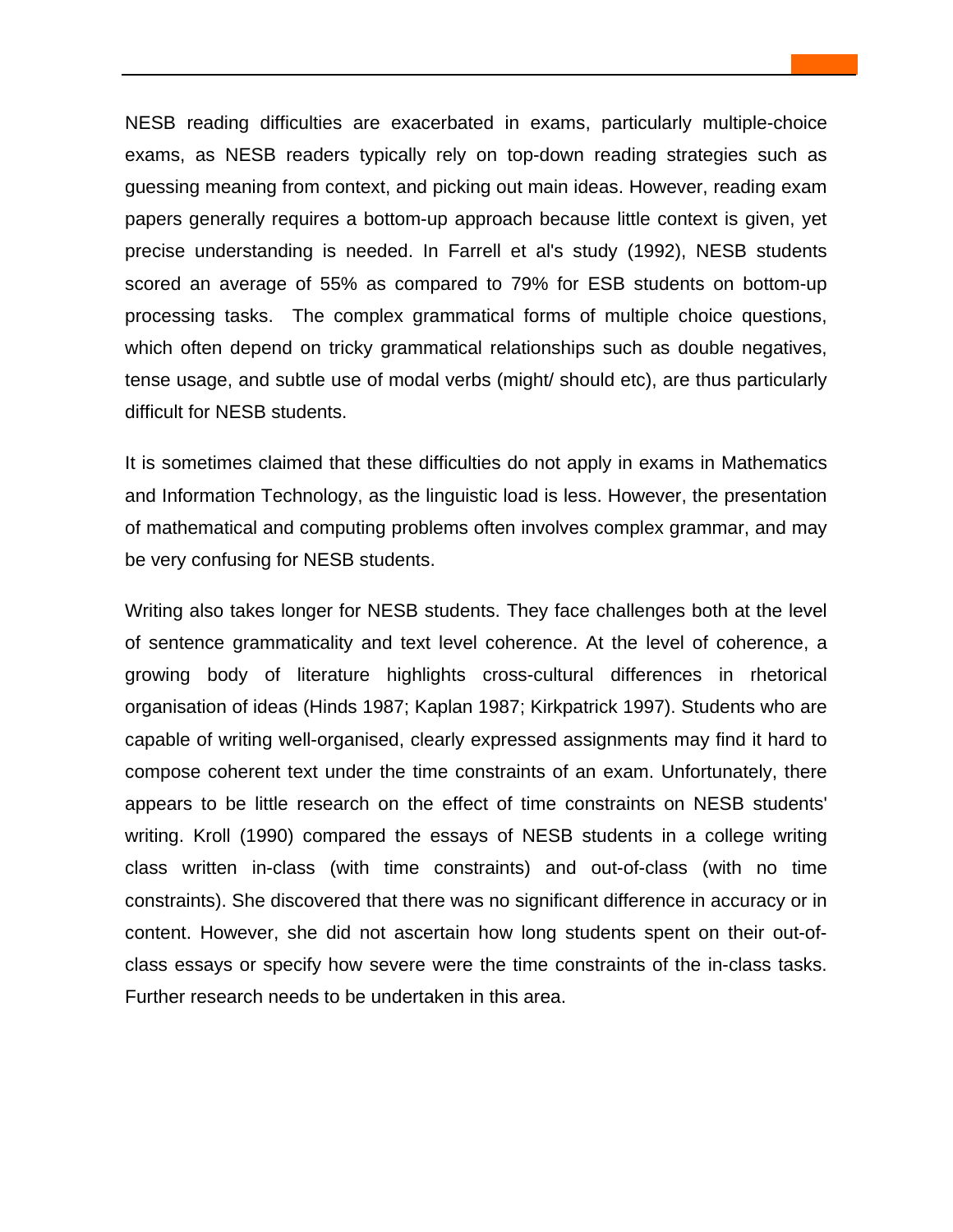# **What are the precedents for extra time in exams for NESB students?**

The practice of allowing extra time in exams for students with disabilities is wellestablished. However, it is much less common for NESB students. Bartlett (2000) conducted a survey via the Unilearn network and discovered three universities which have policies allowing NESB students extra time in exams: the University of Technology Sydney (UTS), the University of South Australia and Flinders University. In each case the extra time allowed is ten minutes/hour. Flinders University and the University of South Australia overcome any possible difficulties in defining who is eligible for extra time by allowing any students who self-identify as 'NESB' on enrolment to apply for extra time. UTS has a more complex system by which students have to apply through the ELSSA Centre. At UTS, students are only eligible for extra time in their first two semesters, or if they have been attending ELSSA workshops, for their first three semesters. Both systems are working well and have been well-received by the university community (Barthel, A., pers comm., 3/4/01; Barker, P., pers. comm., 21/8/01).

## **What are the arguments against allowing extra time?**

Interestingly, some of the strongest opposition for allowing extra time in exams comes from students and graduates who themselves come from non-English speaking backgrounds. Their main argument is that they do not want special treatment; they would rather compete on equal terms with English-speaking background students. To me, this argument stems from a lack of understanding of the concept of equity. That is, in compensating for disadvantage, this policy would allow students to compete on a more equal basis. However, perhaps it also stems from the desire to avoid casting second language students as having some sort of disability.

Inevitably there are die-hards around the university who argue that, as there are specific English language admission requirements, special conditions for NESB students are unnecessary. If students cannot handle the exam conditions, that is because they should not be studying at university in the first place! In other words,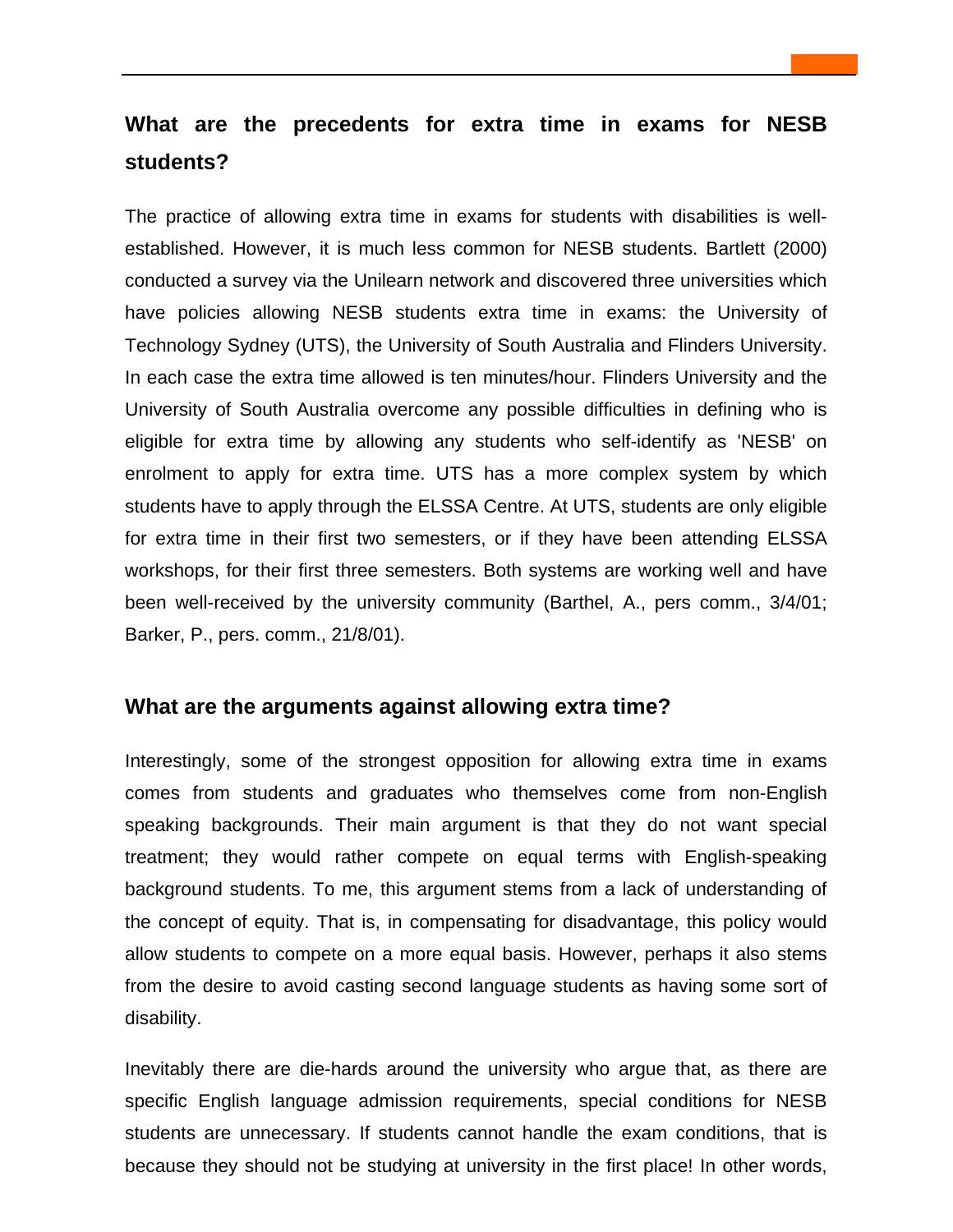the admission requirements should be tightened up. The same people are likely to argue that if NESB students were seen to be given special privileges, there would be a backlash from English-speaking background students. Even more distressingly, this attitude is associated with a conviction that NESB students cheat widely on take home assignments and that exams are the only way to reveal their true worth!

An argument which is persuasive to senior management is that allowing extra time would impose an extra financial and administrative burden on the university. However, the scheme in place at University of South Australia, for example, involves minimal administration; and, as lecturers can choose how long their exams last and whether to hold an exam at all, the cost of extra time for employing invigilators would seem to be irrelevant.

A rather more confounding issue is that it is difficult to determine which NESB students need extra time. Some students who can be classified as NESB have actually attended school in Australia or other English-speaking environments for many years, and their language difficulties, if any, are more akin to their Englishspeaking background colleagues. Others who have been in Australia for many years and would not meet the DETYA definition of NESB (arrived in Australia less than 10 years ago) may be completely unfamiliar with academic English. Complex administrative arrangements like those in place at UTS can go some way towards overcoming this problem, but are not popular with the University administration. On the other hand, broadbrush arrangements like those of the University of South Australia may allow many students an unfair advantage.

From a pedagogic point of view, it can be argued that exams should not be set as a race against the clock. If exams are to have academic validity, care should be taken to ensure that they are not testing time and stress management, nor the ability to write legibly at speed. Instead, ample time should be allowed for all students to complete the exam tasks, no matter what their language background, learning style or handwriting ability.

However, perhaps the most compelling argument against allowing extra time for NESB students is that an extra ten minutes/hour is a token time and does little to compensate for the language and learning difficulties experienced by some NESB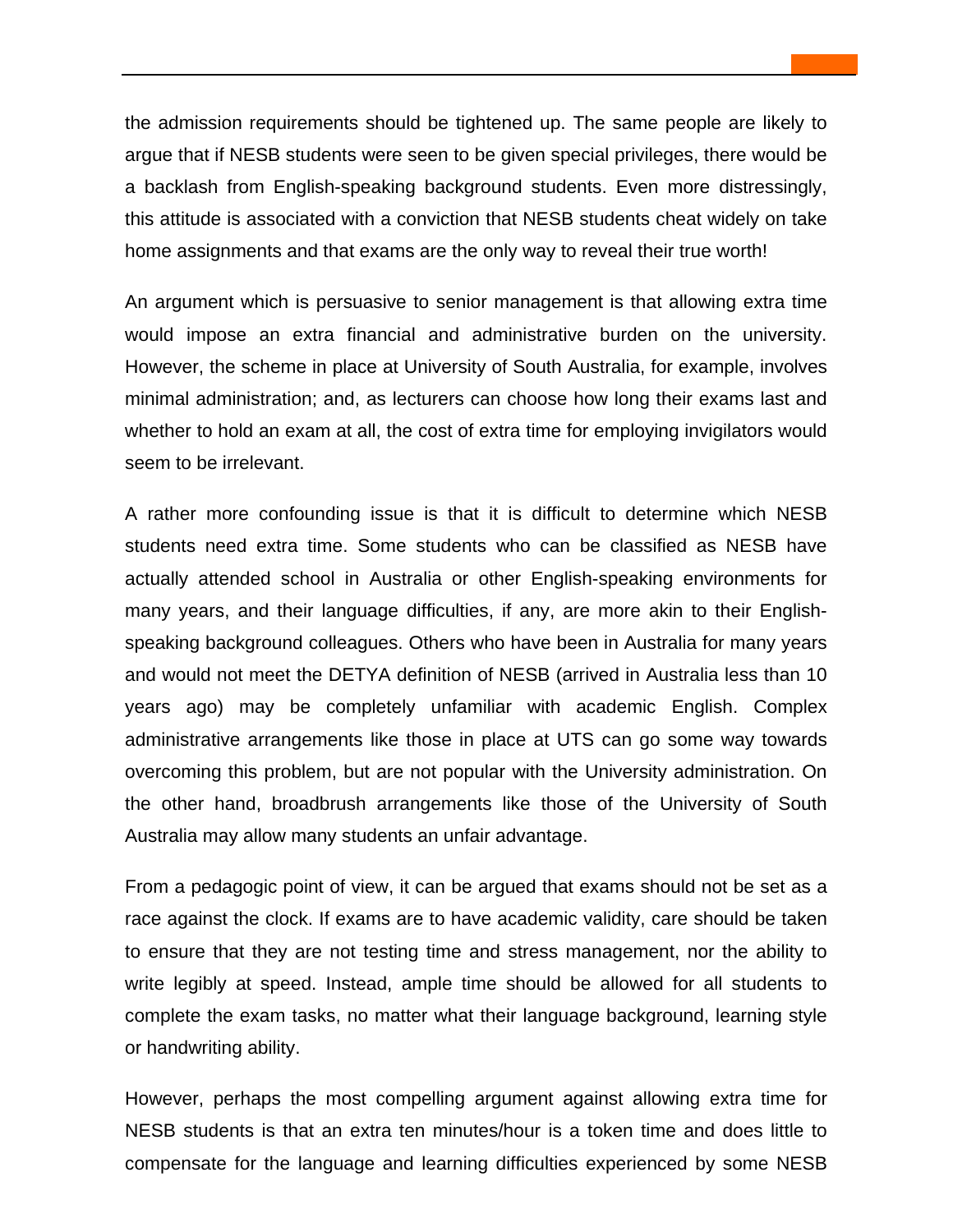students. Furthermore, students who have used inappropriate study techniques, such as relying on rote-learning, will certainly not be helped by this policy. For this reason, it is more important to focus on enhancing NESB students' skills rather than to reify their disadvantage.

## **Reflections**

Allowing extra time in exams for NESB students is clearly a debatable concept. When I was asked to prepare a paper on the topic for my university I thought it would at least raise awareness of NESB issues, even if the idea itself was not accepted. The university-wide discussions which ensued were certainly very interesting and along the way revealed pockets of Hansenism which did not surprise anyone. In the end the proposal was turned down. I think there were four main reasons why the proposal was not embraced.

First of all, allowing extra time for NESB students in exams would introduce yet another complexity into the university bureaucracy. Any such proposal has therefore got to be as streamlined and straightforward as possible, and all the possible administrative loopholes have to be ironed out before the proposal is put forward for discussion. The proposal I made was based on the UTS model rather than the simpler, 'cleaner' University of South Australia model. The UTS model has the advantage of putting NESB students in direct contact with ELSSA (the Learning Centre), as students have to get approval from ELSSA before applying to their faculty for extra time in exams. A third semester of extra time is also dependent on attending ELSSA workshops. However, this model was perceived as administratively clumsy and too dependent on personal interpretation. There were also niggling questions such as 'What does a third semester mean?' 'What about part-time students?' Similar petty administrative questions about how to organise the extra time dogged the discussion and should have been resolved before my paper was circulated; for example, 'Won't the students be disturbed if some leave earlier than others?'

Second, as with any proposal in the university, it is always necessary to get highlevel support before throwing it open to public discussion. At the University of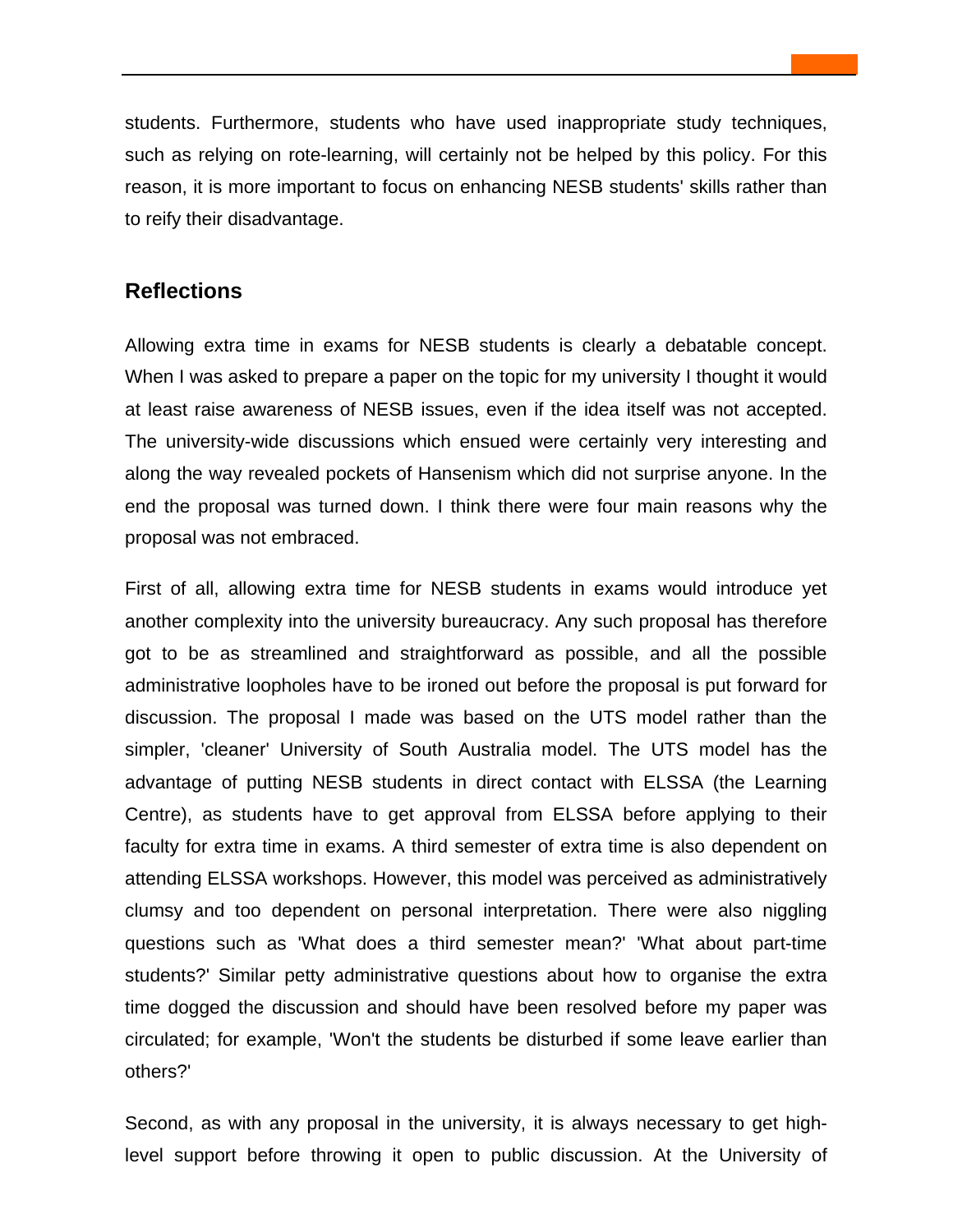Canberra, it was unfortunate that the Pro Vice Chancellor who most strongly supported the concept left the University before the matter was resolved.

Third, there is simply not enough hard evidence to support the proposal. There is a need for much more research into NESB assessment issues in tertiary environments. Most obviously, there is the question of whether extra time in exams has any effect on NESB grades. We also need to know more about the performance of NESB students in different types of assessment: do some types of assessment (multiple choice exams for example) discriminate against NESB students? In addition, we need to know more about the effects of different kinds of preparation programs. For example, do academic literacy courses have a significant effect on NESB students' performance on exams, or would one-off examination preparation sessions have a comparable effect? It would also be important to establish which assessment items lead to the most effective learning outcomes. And the list goes on.

Finally, allowing NESB students extra time in exams is a bureaucratic solution to what is in reality a pedagogic problem. For this reason, raising staff awareness and developing students' academic skills are higher priorities than twitching university regulations. In particular, subject convenors need to be more aware of how to set exam papers which do not discriminate against students from non-English speaking backgrounds. This means using language which is clear, concise and free from obscure idiom; setting multiple choice questions which do not depend on tricky grammatical nuances; and allowing plenty of time for all students to complete the exam paper. LAS staff with expertise in language could assist by reviewing exam papers for their colleagues in the disciplines. A second important issue is for staff to understand that exams are not an appropriate arena for testing their students' knowledge of grammar. While it is acknowledged that good communication skills are one of the generic attributes expected of graduates, it is more appropriate to assess such skills in other ways, and to use exams as a means of testing discipline knowledge and analysis rather than grammatical competency. Lecturers also need to realise that it takes time and hard work to acquire high level academic English competency, and that the English language admission requirements are a starting point, not an end point. Finally, there is a need for more flexibility in assessment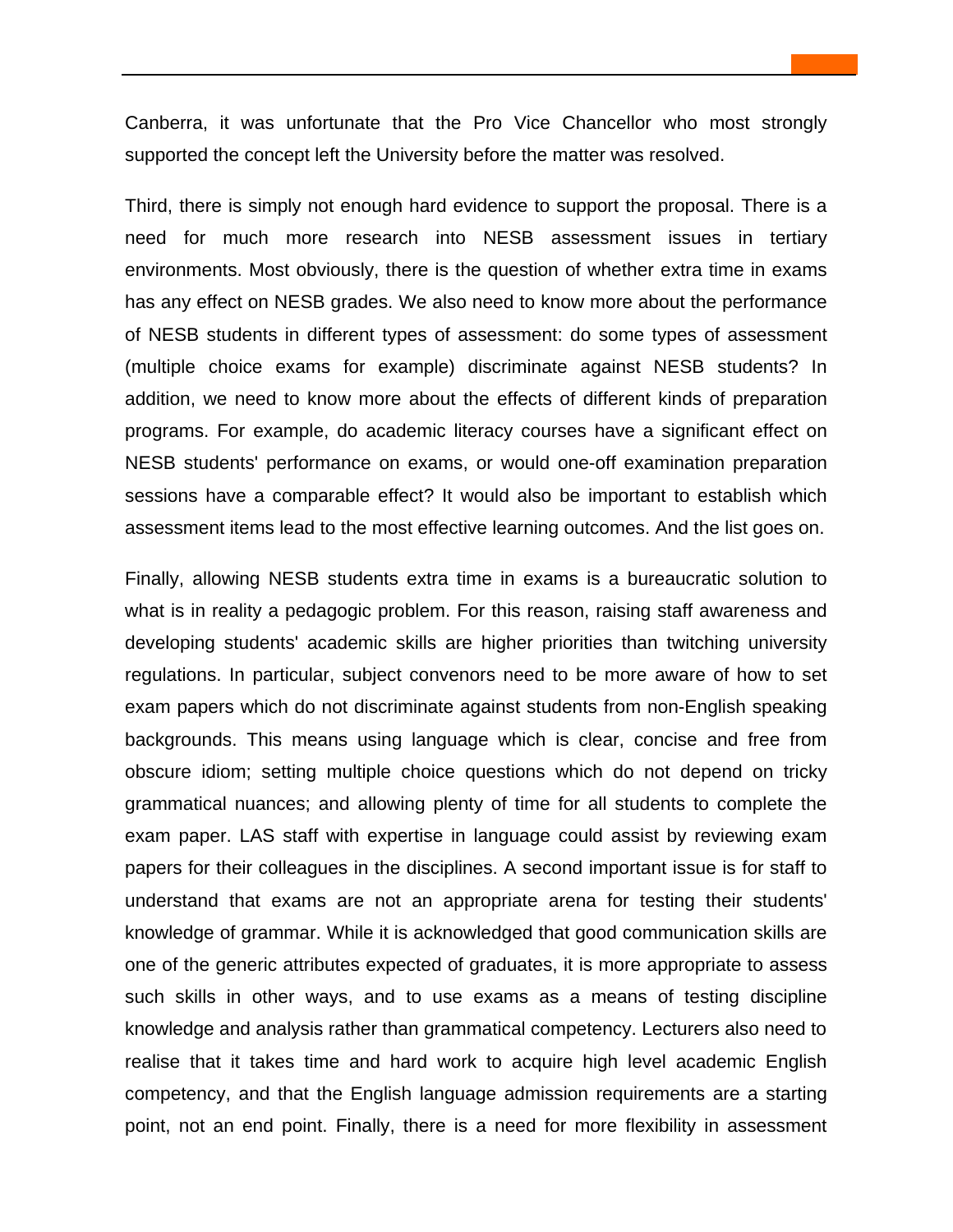procedures to accommodate different learning styles of both NESB and ESB students.

Students, too, whether NESB or not, need to be made fully aware of what to expect in exams; how their answers will be assessed; and how to prepare for the exams. Of course, there should also be opportunities and encouragement for students to strengthen their academic English skills through a wide range of support mechanisms - in particular, early referral of students who may be at risk. At the same time, the university community has to recognise that the 'medical model' - a 'dose' of English language - whether it is administered through an entrance test, an accredited English subject, workshops, or individual consultations, will not in itself be an answer to the difficulties of studying in a second language.

# **Conclusion**

In conclusion, allowing extra time in exams is certainly a generous, inclusivist gesture towards NESB students. However, in terms of addressing equity, there are other more compelling, and less contentious, issues which LAS lecturers need to confront, particularly in terms of staff and student development. Proactive strategies of staff and student development will lead to long-term gains in terms of student learning outcomes. In contrast, introducing extra time in exams for NESB students may be seen as mere tokenism, or even a reification of disadvantage.

## **References**

Bartlett, A. 2000, *Special Exam Consideration for NESB Students: Guidelines*. Unpublished paper, Australian National University.

Cargill, M & Chanock, K. 2000, 'Who are the ANESB students and how do they differ from other students?' In *Notes from the Working Group on ANESB students at ANU*, ed. A. Bartlett, November 2000.